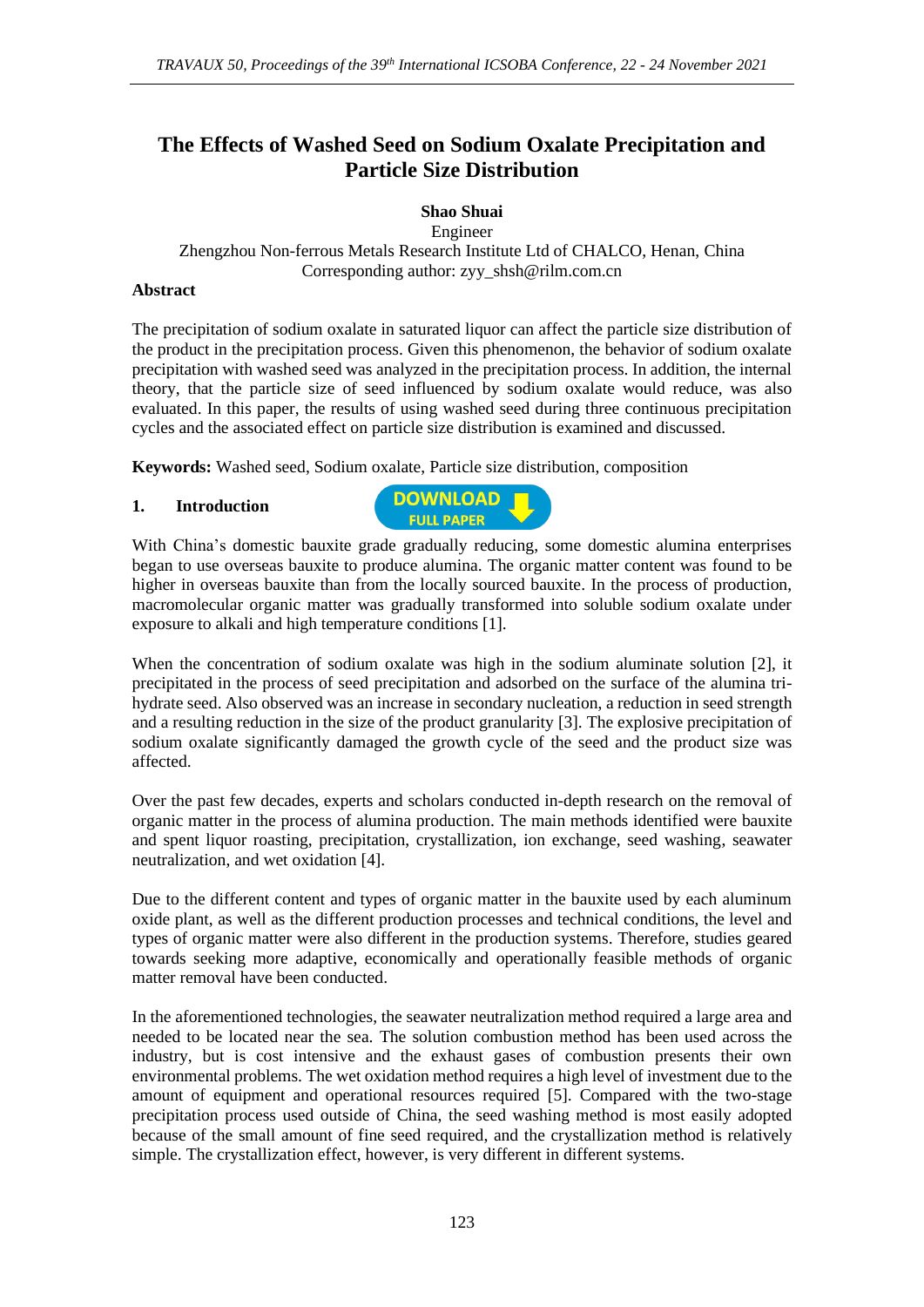In this paper, the removal of sodium oxalate using the seed washing method was evaluated. Specifically, the precipitation behavior of sodium oxalate was studied in washed seed during the precipitation process. By managing the precipitation of sodium oxalate in the precipitation tank, the morphology of the seed was optimized, and the particle size of the product was controlled.

# **2. Equipment and Method**

# **2.1 Test Equipment**

The main types of equipment used for this test were:

- 1. Precipitation tanks with a mechanical agitators.
- 2. Water baths, developed by the Zhengzhou Research Institute, used to independently heat the system and maintain constant temperature
- 3. Analytical balances
- 4. Vacuum filter devices

The main equipment used for sample analysis during the test were:

- 1. X-ray Diffractometer (XpertProMPD) used to analyze the phase composition of the sodium oxalate impurities,
- 2. Ion Chromatography Analyzer (Metrohm930) for oxalate content in the solution
- 3. Scanning Electron Microscope (JSM6360LV) for seed morphology analysis
- 4. Particle Counter (Multisizer3) for seed particle size analysis
- 5. Chemical Titration for sodium aluminate solution composition analysis

## **2.2 Test Method**

A sodium aluminate solution from the production process was added to the precipitation tank. After preheating to the set temperature, a specified mass of unwashed alumina tri-hydrate seed was added. The seed was initially added to the No. 1 precipitation tank, and washed seed was then added into the No. 2 precipitation tank. After the agitator was started, the system was operated under the established precipitation temperature regime. When the predetermined precipitation time was reached, separated seed from slurry. Some seed was taken for impurity composition analysis, and the rest was used as the precipitated seed for the next cycle (No. 2 precipitation tank only had one cycle of seed washing)

Three cycles of continuous precipitation tests were carried out in this time. The test conditions were as follows:

- 1. precipitation temperature was 52-65 ℃,
- 2. The initial solid content of precipitation was 600 g/L
- 3. The precipitation time was 45 hours
- 4. 25 ppm of CGM was added

The experimental conditions of seed washing:

- 1. the hot water temperature was 80 ℃,
- 2. The solid content was 600 g/L
- 3. The reaction time was 1 hour.

After the reaction, a solid-liquid separation was carried out with a suction filter bottle, and the washed seed was added to the No.2 precipitation tank for the precipitation test.

The method of analysis for oxalate in seed included the rinsing and drying of the seed with alcohol. Then 50 g of dried washed seed was added to 100 mL of ultrapure water and stirred at 80 ℃ for 20 minutes. Vacuum filtration was carried out after full dissolution. Then 200 mL of